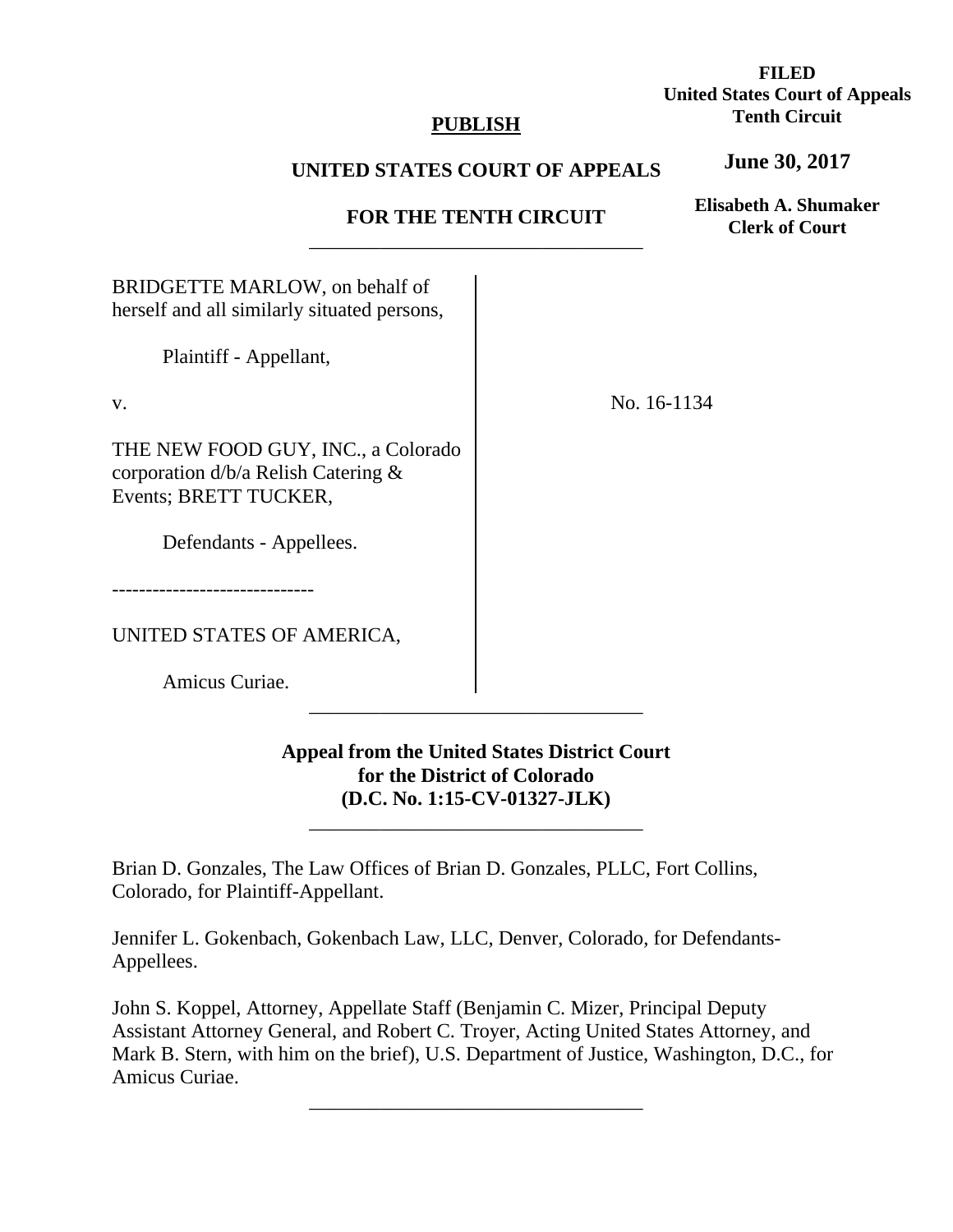Before **HARTZ** and **EBEL**, Circuit Judges.

**HARTZ**, Circuit Judge.

Plaintiff Bridgette Marlow sued her employer The New Food Guy, Inc., d/b/a Relish Catering, under the Fair Labor Standards Act (FLSA). The FLSA requires employers to pay a minimum wage of \$7.25 per hour, *see* 29 U.S.C. § 206(a)(1)(C), plus time and a half for overtime, *see* 29 U.S.C. § 207(a)(1). Relish paid Ms. Marlow \$12 an hour and \$18 an hour for overtime. So what is the problem? Ms. Marlow claims that Relish was obligated to turn over to her a share of all tips paid by catering customers. She relies on the tip-credit provision of the FLSA, which is directed to employers who satisfy their minimum-wage obligations in part with tips retained by their employees, and on a regulation promulgated by the Department of Labor (DOL) purportedly interpreting that provision. We are not persuaded. We hold that the tip-credit provision clearly does not apply in this case and that the regulation is beyond the DOL's authority. An employer that pays its employees a set wage greater than the minimum wage does not violate the FLSA when it retains tips paid by customers.

\_\_\_\_\_\_\_\_\_\_\_\_\_\_\_\_\_\_\_\_\_\_\_\_\_\_\_\_\_\_\_\_\_

\_\_\_\_\_\_\_\_\_\_\_\_\_\_\_\_\_\_\_\_\_\_\_\_\_\_\_\_\_\_\_\_\_

## **I. BACKGROUND**

 $\overline{a}$ 

Ms. Marlow worked for Relish from October 2013 to November 2014. Relish

 The Honorable Neil Gorsuch participated in the oral argument but not in the decision. The practice of this court permits the remaining two panel judges, if in agreement, to act as a quorum in resolving the appeal. *See* 28 U.S.C. § 46(d); *see also United States v. Wiles*, 106 F.3d 1516, 1516 n.\*(10th Cir. 1997) (noting that this court allows remaining panel judges to act as a quorum to resolve an appeal). In this case, the two remaining panel members are in agreement.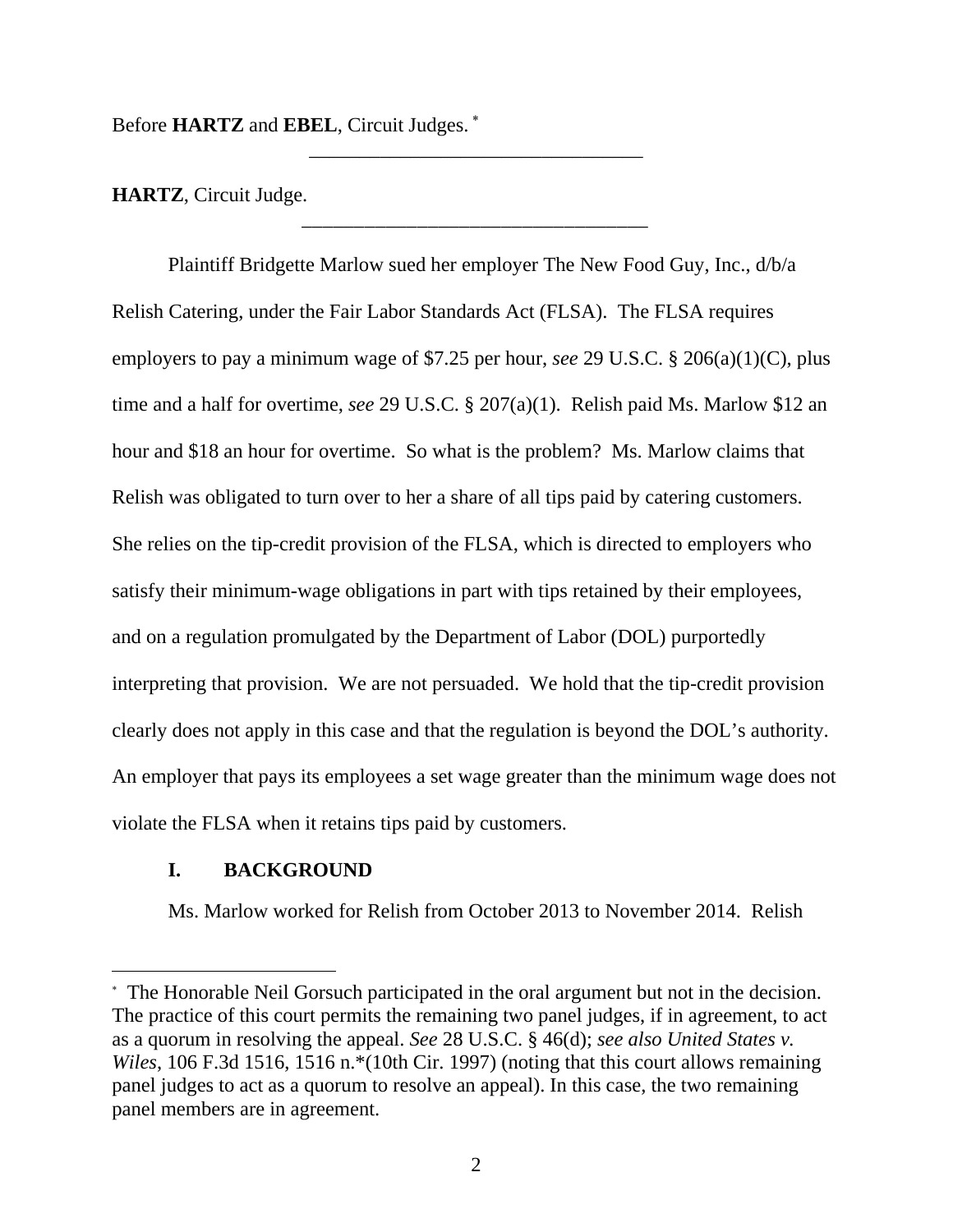paid workers like Ms. Marlow a base wage of \$12 an hour (\$18 for overtime).<sup>1</sup> At the end of each catering event, Relish accepted tips from customers paying their final bill. But Relish did not supplement the hourly wage of its workers with any share of the gratuity.

Ms. Marlow sued Relish and Brett Tucker, a manager and part owner, in the United States District Court for the District of Colorado, alleging that Relish had violated the minimum-wage provisions of the FLSA.<sup>2</sup> The district court granted the defendants' motion for judgment on the pleadings. Ms. Marlow moved for reconsideration, citing a DOL regulation that prohibits employers from retaining employee tips. The court denied the motion, implicitly determining that the regulation was invalid. Exercising jurisdiction under 28 U.S.C. § 1291, we affirm.

As we shall see, under the clear text of the FLSA, restrictions on employers' use of tips apply only when the employer uses tips received by the employee as a credit against the employee's minimum wage. If an employer pays more than the minimum wage without regard to tips, the FLSA does not restrict the employer's use of tips. The

 $\overline{a}$ 

 $<sup>1</sup>$  Ms. Marlow has claimed that Relish paid her less than \$12 an hour, but only in the</sup> sense that Relish allegedly recouped the funds to pay these wages, at least in part, from tips paid by catering customers. In Ms. Marlow's brief opposing Relish's motion for judgment on the pleadings, she stated, in response to Relish's showing that she had earned a \$12 hourly wage, that this "evidence is not dispositive on this issue because it does not demonstrate whether or not any portion of [Ms. Marlow's] \$12/hour wage was offset/reimbursed by tips." Aplt. App. at 71.

<sup>&</sup>lt;sup>2</sup> Ms. Marlow originally also brought statutory claims under the Colorado Wage Claim Act and a common-law breach-of-contract claim. But we need not address those claims because she dismissed them in response to Relish's motion to dismiss.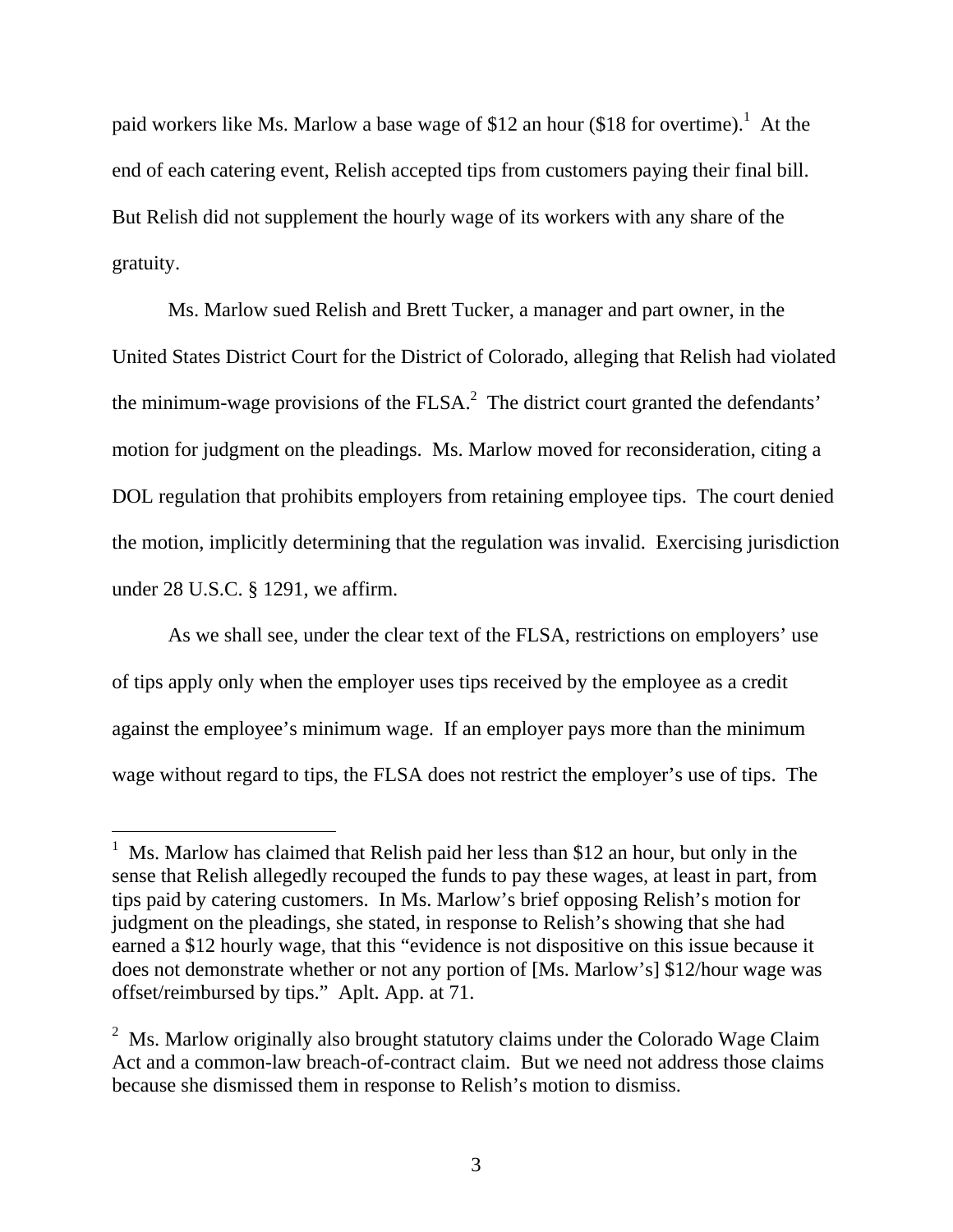regulation categorically barring employers from retaining tips is invalid because it exceeded DOL's authority.

#### **II. DISCUSSION**

Ms. Marlow advances two arguments for reversal: (1) that Relish violated the FLSA's tip-credit restrictions when it retained the tips, and (2) that Relish violated a DOL regulation prohibiting employers from retaining tips. We begin with the statutory argument.

#### **A. Tip-Credit Restrictions**

Ms. Marlow's set wage of \$12 an hour was well above the \$7.25 federal minimum. In spite of this, she claims that Relish violated federal minimum-wage law because Relish retained all tips. She argues that paying a set wage of more than \$7.25 per hour but retaining tips can be the economic equivalent of paying a below-minimum wage. For instance, if she received her \$12 hourly wage but Relish retained \$11 in tips for each hour worked, then the bottom line would be the same as if Relish took none of Ms. Marlow's tips but paid her a \$1 wage. Money, of course, is fungible. So from Relish's perspective, these scenarios are economic equivalents.

 Supreme Court precedent and the language of the FLSA, however, clearly bar that approach. The Act protects against "substandard wages"—that is, compensation that falls below the "'minimum standard of living necessary for health, efficiency and general well-being of workers.'" *Barrentine v. Ark.-Best Freight Sys., Inc.*, 450 U.S. 728, 739 (1981) (quoting 29 U.S.C. § 202(a)). In general, the FLSA's concern is only with the wage payments that employees receive, not with tracing the sources of the money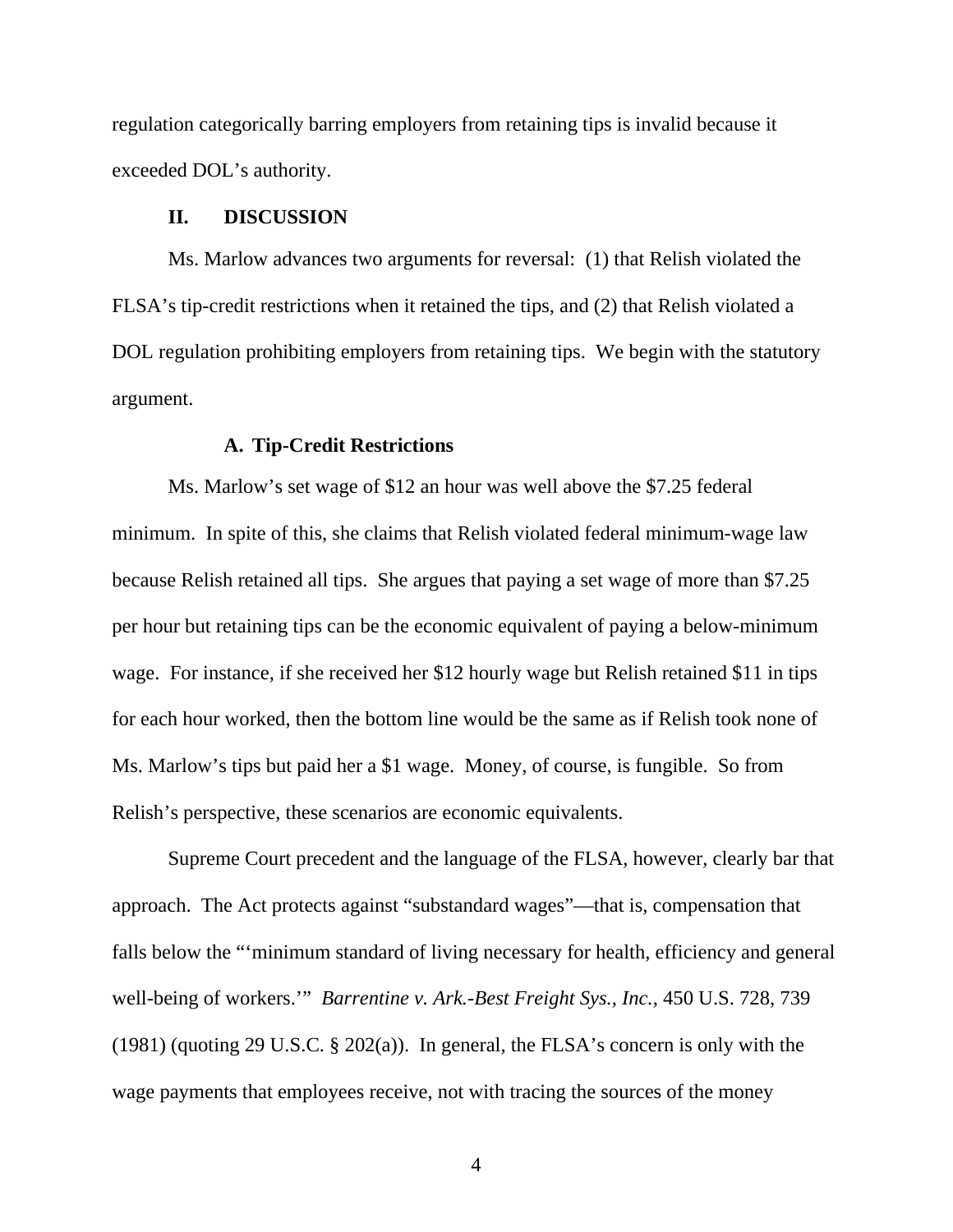ultimately used by the employer to pay the wage. In particular, early in the history of the FLSA the Supreme Court held that employers could use the tips paid to their employees toward satisfying their minimum-wage obligations. *See Williams v. Jacksonville Terminal Co.*, 315 U.S. 386 (1942). The Court said that the FLSA leaves to the parties to contract on who owns the tips paid to employees. *See id.* at 397 ("Where . . . an arrangement is made by which the employee agrees to turn over the tips to the employer, in the absence of statutory interference, no reason is perceived for its invalidity."); *id.* at 408 (because the FLSA does not address whether tips should be treated as wages, "the employer was left free, in so far as the Act was concerned, to work out the compensation problem in his own way"). Under *Williams*, Ms. Marlow's "economic" analysis is beside the point. Relish had the right to make it a condition of employment that it would own all tips paid by catering customers. That being the case, Ms. Marlow and other employees would have no right to claim that "their" tips should be subtracted from the \$12-an-hour wage to determine if they had received the required minimum wage.

To be sure, the FLSA has been amended since *Williams*. Ms. Marlow argues that the 1974 amendment to § 3(m) of the Act, Pub. L. No. 89-259, § 139(e), 88 Stat. 55, 64– 65 (1974) (codified as amended at 29 U.S.C. § 203(m)), which added the tip-credit provision, undermined the *Williams* approach. She is correct that the amendment deals with tips. But the scope of the amendment does not extend to this case. The tip-credit provision states:

In determining the wage an employer is required to pay a tipped employee, the amount paid such employee by the employee's employer shall be an amount equal to—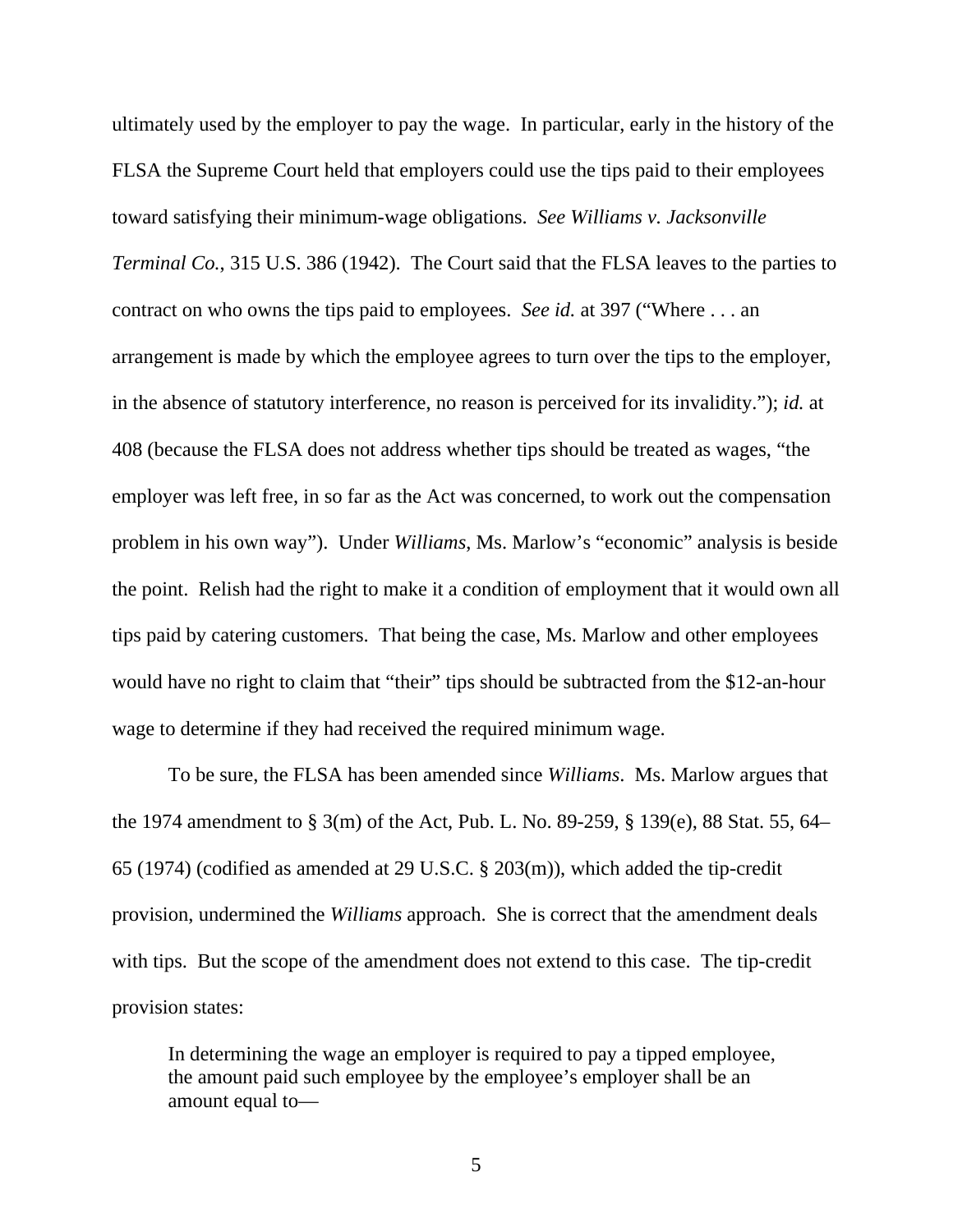(1) the cash wage paid such employee which for purposes of such determination shall be not less than [\$2.13, a special minimum for tipped employees]; and

(2) an additional amount on account of the tips received by such employee which amount is equal to the difference between the wage specified in paragraph (1) [\$2.13] and [\$7.25, the usual federal minimum].

The additional amount on account of tips may not exceed the value of the tips actually received by an employee. *The preceding 2 sentences shall not apply with respect to any tipped employee unless* such employee has been informed by the employer of the provisions of this subsection, and all tips received by such employee have been retained by the employee, except that this subsection shall not be construed to prohibit the pooling of tips among employees who customarily and regularly receive tips.

29 U.S.C. § 203(m) (emphasis added).The statute defines *tipped employee* as "any employee engaged in an occupation in which he customarily and regularly receives more than \$30 a month in tips." *Id.* § 203(t).

This provision gives employers of "tipped employees"—like hotels and restaurants—the option of paying a reduced hourly wage of \$2.13 so long as their workers receive enough tips to bring them to the \$7.25 minimum. If there are not enough tips, the employer must pay the difference; if there are more than enough, the excess tips go to employees. This court has held that if an employer counts tips toward the minimum wage, it must pay the \$2.13 cash minimum. In *Doty v. Elias*, 733 F.2d 720, 722 (10th Cir. 1984), the employer did not pay any of the plaintiffs an hourly wage or salary but allowed them to keep all the tips they received. He argued that he had complied with the FLSA because the amount of the tips exceeded the minimum wage. We rejected the argument, stating that § 203(m) "ensure[s] that an employer may not use the tips of a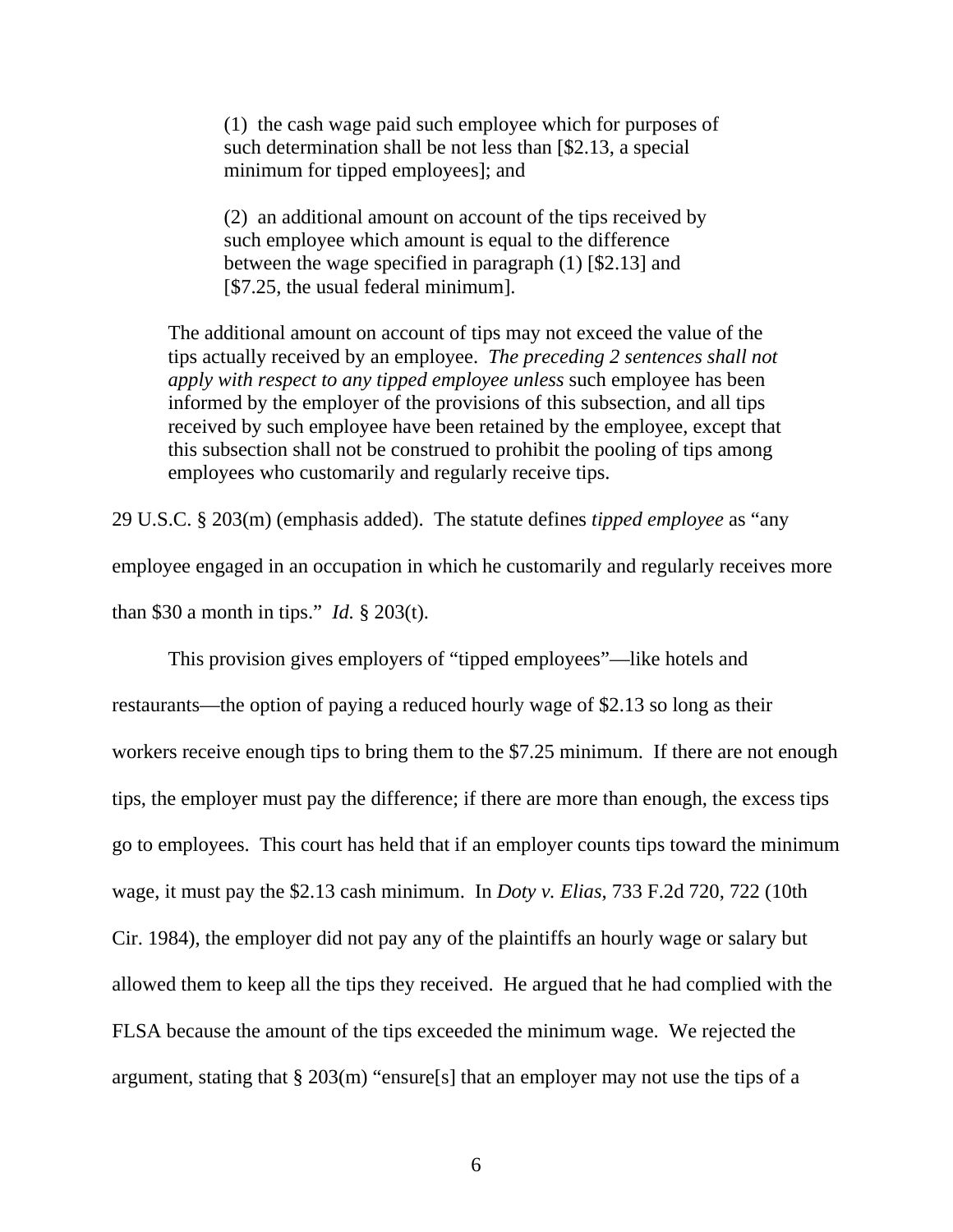tipped employee to satisfy more than a specified percentage of the Act's minimum hourly wage." *Id.* at 724; *see Romero v. Top-Tier Colo. LLC*, 849 F.3d 1281 (10th Cir. 2017).

Ms. Marlow complains that Relish never told her it was exercising the tip credit, nor did it let her receive any tips. Fair enough. But her argument that this violated the FLSA rests on a flawed premise: that Relish invoked the § 203(m) tip credit in the first place. Relish always paid Ms. Marlow a wage well above the \$7.25 minimum, and that wage was not dependent on the amount of tips left by customers. Section 203(m) imposes no restrictions on an employer who provides a set wage above the \$7.25-an-hour minimum.

All that § 203(m) does is permit a limited tip credit and then state what an employer must do *if it wishes to take that credit*. Ms. Marlow reads the statutory provision as also requiring that *all* employers *always* give all tips to employees (perhaps through tip pooling). But it does not say that. What it says is that the employer must so distribute tips *if* it wishes the first two sentences of the tip-credit provision to apply. The tip credit "shall not apply . . . unless" the employer complies with two statutory conditions: (1) notice to employees and (2) payment of all tips to employees. 29 U.S.C. § 203(m). When the employer does not take the tip credit, it must do only what all employers must do—pay the full minimum wage. *See Cumbie v. Woody Woo*, *Inc.*, 596 F.3d 577, 581 (9th Cir. 2010) (rejecting the same argument raised here, stating, "A statute that provides that a person must do X *in order to achieve* Y does not mandate that a person must do X, period."). In particular, although it would have been very easy to do so, the 1974 amendment says nothing about ownership of tips in general; it does not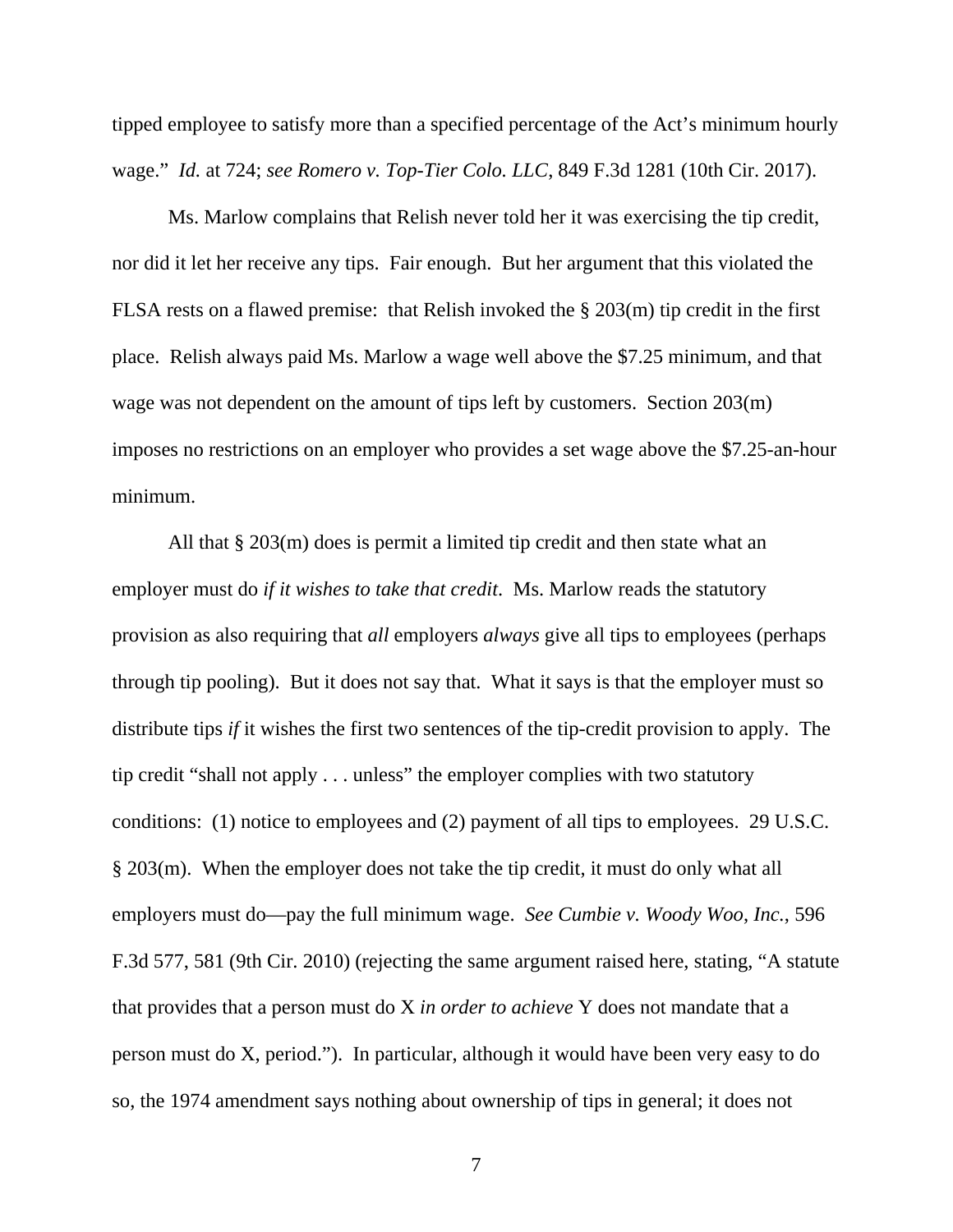declare that tips are always the property of the employee. *See id*. ("If Congress wanted to articulate a general principle that tips are the property of the employee absent a 'valid' tip pool, it could have done so without reference to the tip credit." $\cdot$ <sup>3</sup>. The other courts that have reviewed § 203(m) have read it as we do. *See Trejo v. Ryman Hosp. Props., Inc.*, 795 F.3d 442, 448 (4th Cir. 2015) ("§ 203(m) does not state freestanding *requirements* pertaining to all tipped employees, but rather creates rights and obligations for employers attempting to use tips as a credit against the minimum wage." (internal quotation marks omitted)); *Cumbie,* 596 F.3d at 580–81; *Aguila v. Corp. Caterers II, Inc.*, 199 F. Supp. 3d 1358, 1361 (S.D. Fla. 2016); *Malivuk v. Ameripark, LLC*, No. 1:15-CV-2570-WSD, 2016 WL 3999878, at \*4 (N.D. Ga. July 26, 2016); *Brueningsen v. Resort Express Inc.*, No. 2:12-CV-00843-DN, 2015 WL 339671, at \*5 (D. Utah Jan. 26, 2015); *Mould v. NJG Food Serv. Inc.*, Civil No. JKB–13–1305, 2014 WL 2768635, at \*5 (D. Md. June 17, 2014); *Stephenson v. All Resort Coach, Inc.*, No. 2:12–CV–1097 TS, 2013 WL 4519781, at \*5, \*8 (D. Utah Aug. 26, 2013). Because the statutory language is clear, there is no call for us to review legislative history. *See Ratzlaf v. United States*, 510 U.S. 135, 147– 48 (1994).<sup>4</sup>

 $\overline{a}$ 

<sup>3</sup> Just such a change was recently proposed in the House of Representatives. *See* H.R. Res. 15, 115th Cong. § 3(b) (2017) (amending § 203(m) by "striking 'of this subsection, and all tips received by such employee have been retained by the employee' and inserting 'of this subsection. Any employee shall have the right to retain any tips received by such employee'").

<sup>&</sup>lt;sup>4</sup> Further supporting our conclusion is the FLSA's remedial provision. Workers can sue to prosecute violations of the law, but their recovery is limited to the amount of their unpaid minimum wages (including overtime). Under 29 U.S.C. § 216(b), "[a]ny employer who violates the [minimum wage provisions] or [the overtime provisions] shall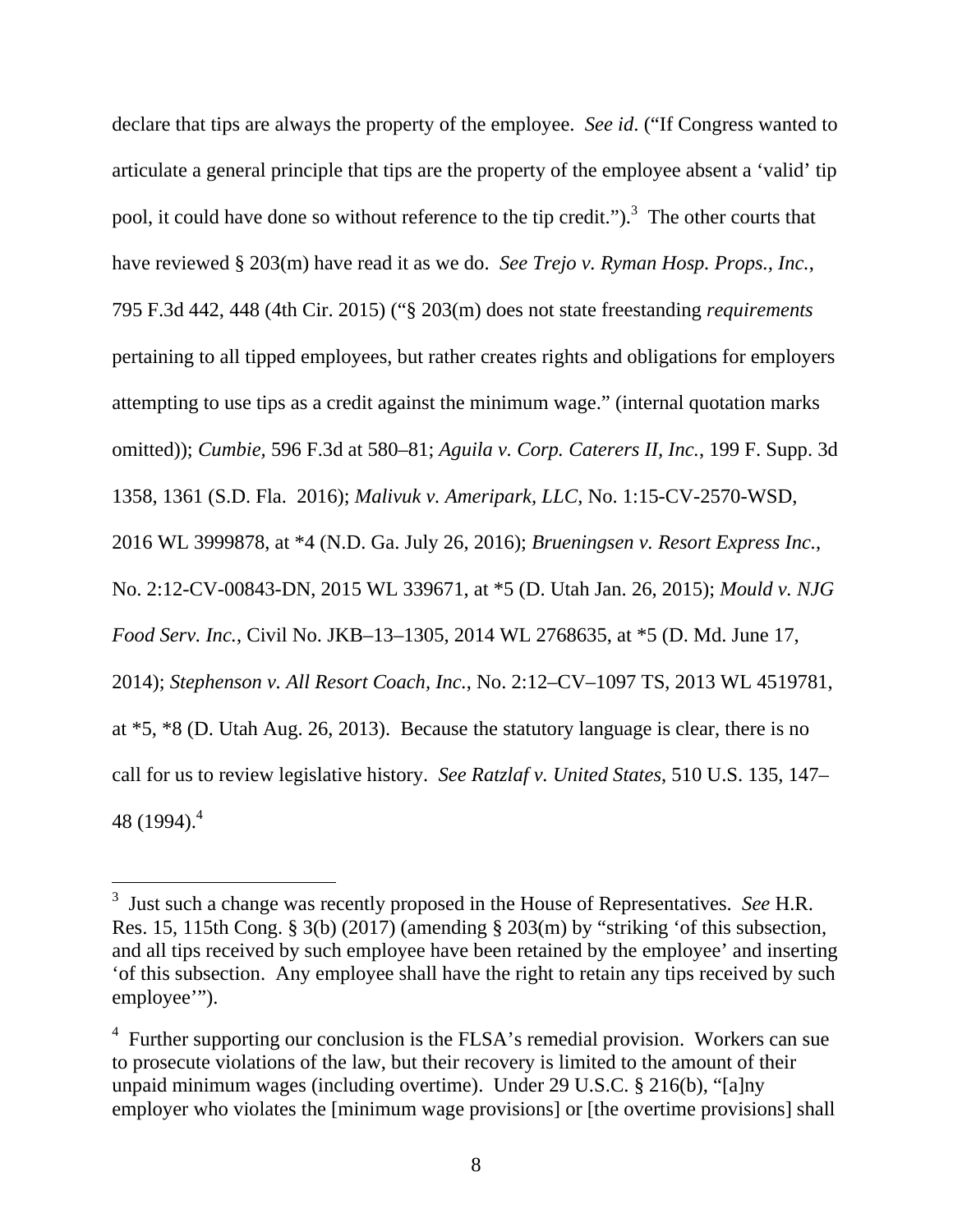Relish paid Ms. Marlow far more than the minimum wage without regard to tips,

never taking the tip credit. Her claim under § 203(m) must therefore fail.

# **B. DOL Regulation**

Congress has empowered the DOL to promulgate "*necessary* rules, regulations,

and orders with regard to the [1974 FLSA] amendments." Fair Labor Standards

Amendments of 1974, Pub. L. No. 93-259, § 29(b), 88 Stat. 55, 76 (emphasis added). In

2011 the DOL sought to exercise this power by promulgating the following regulation:

Tips are the property of the employee whether or not the employer has taken a tip credit under section 3(m) of the FLSA. The employer is prohibited from using an employee's tips, whether or not it has taken a tip credit, for any reason other than that which is statutorily permitted in section  $3(m)$ : As a credit against its minimum wage obligations to the employee, or in furtherance of a valid tip pool.

29 C.F.R. § 531.52 (2011).

Ms. Marlow relies on this regulation. To be sure, it supports her position that she

should be paid a portion of the tips that customers paid to Relish. But did the DOL have

the authority to promulgate it?

 $\overline{a}$ 

be liable to the employee or employees affected in the amount of their unpaid minimum wages." Thus, one of our sister circuits concluded that a private plaintiff who had been paid the minimum wage had no remedy when the only alleged FLSA violation involved § 203(m)'s tip restrictions. *See Trejo,* 795 F.3d at 446. Indeed, the government's amicus brief contends that Ms. Marlow has no right of action because the FLSA lets workers bring suit only for "minimum wage" violations and Ms. Marlow is raising a free-standing claim to tips, "divorced from a minimum wage claim or an overtime claim." Br. for the United States as Amicus Curiae, at 11. At the least, the FLSA's limited private right of action suggests that the statute's focus is on ensuring employees receive a minimum wage, not that they keep their tips.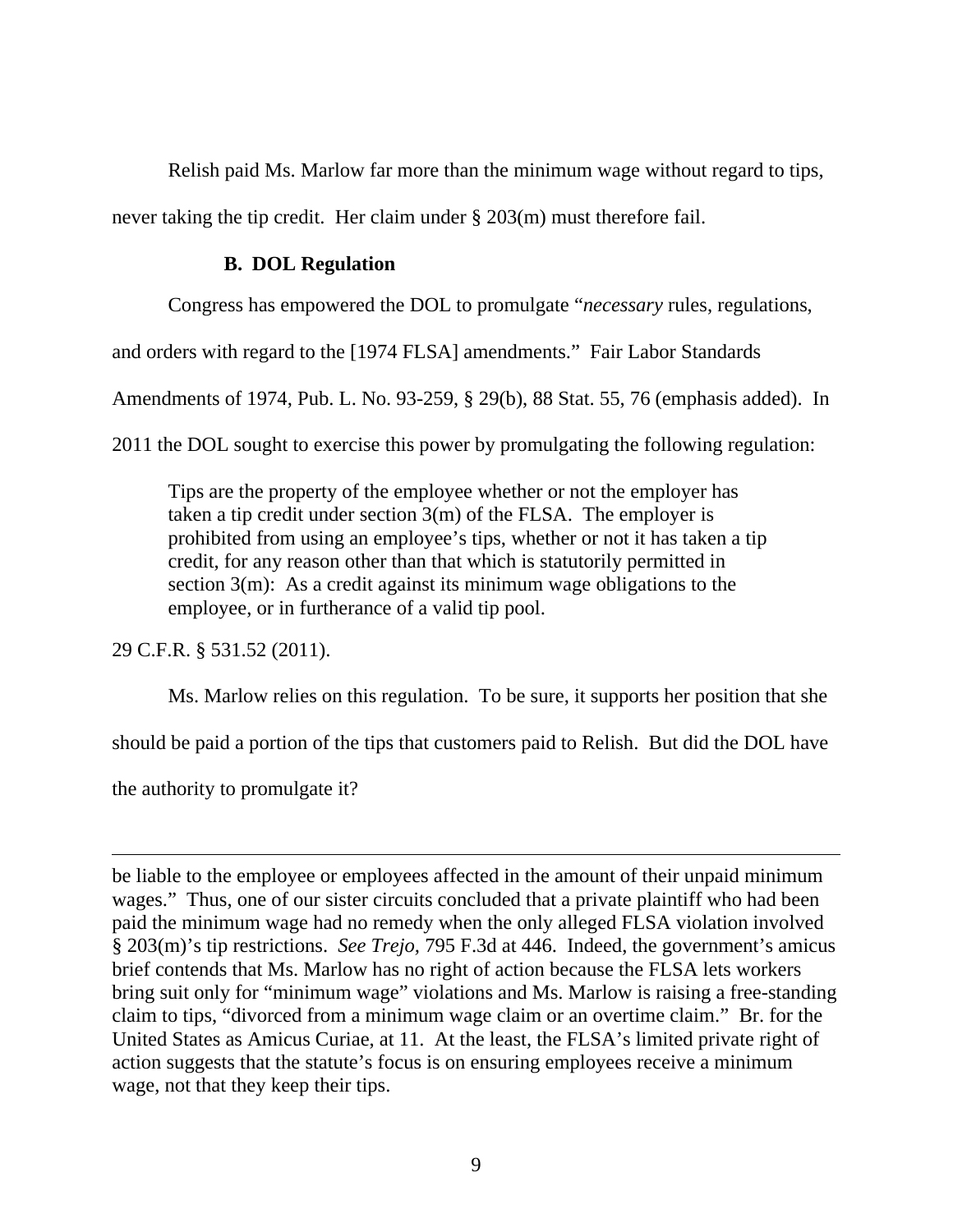Federal agencies may promulgate rules to fill "ambiguities" or "gaps" in statutes.

*Chevron U.S.A. Inc. v. Nat. Res. Def. Council, Inc.*, 467 U.S. 837, 842–43 (1984). But the regulation here is a step too far. To begin with,  $\S 203(m)$  is not ambiguous in this respect. As explained above, it clearly applies only when the employer uses tips received by the employee as a credit against the employee's minimum wage. *See, e.g.*, *Trejo*, 795 F.3d at 448; *Cumbie,* 596 F.3d at 580–81. It does not apply to employers who do not take the tip credit and pay employees a set wage greater than the minimum wage.

In its amicus brief the government argues that  $\S 203(m)$  is "silent" on the question of employers who do not take the tip credit, and that this silence is a "gap" the DOL was authorized to fill with its regulation. One of our sister circuits has accepted this argument. *See Or. Rest. & Lodging Ass'n v. Perez*, 816 F.3d 1080, 1086–89 (9th Cir. 2016), *petition for cert. filed*, 16-920. We respectfully disagree.

Agencies have a limited rulemaking role. "[A]n administrative agency's power to regulate in the public interest must always be grounded in a valid grant of authority from Congress." *FDA v. Brown & Williamson Tobacco Corp.*, 529 U.S. 120, 161 (2000). Agencies may "exercise discretion only in the interstices created by statutory silence or ambiguity; they must always give effect to the unambiguously expressed intent of Congress." *Util. Air Regulatory Grp. v. EPA*, 134 S. Ct. 2427, 2445 (2014) (internal quotation marks omitted). The leading Supreme Court opinion on the subject speaks of the authority of administrative agencies to resolve an issue when "the statute is silent" or leaves a "gap." *Chevron*, 467 U.S. at 837, 842–43. But when the Court has spoken of such silences or gaps, it has been considering undefined terms in a statute or a statutory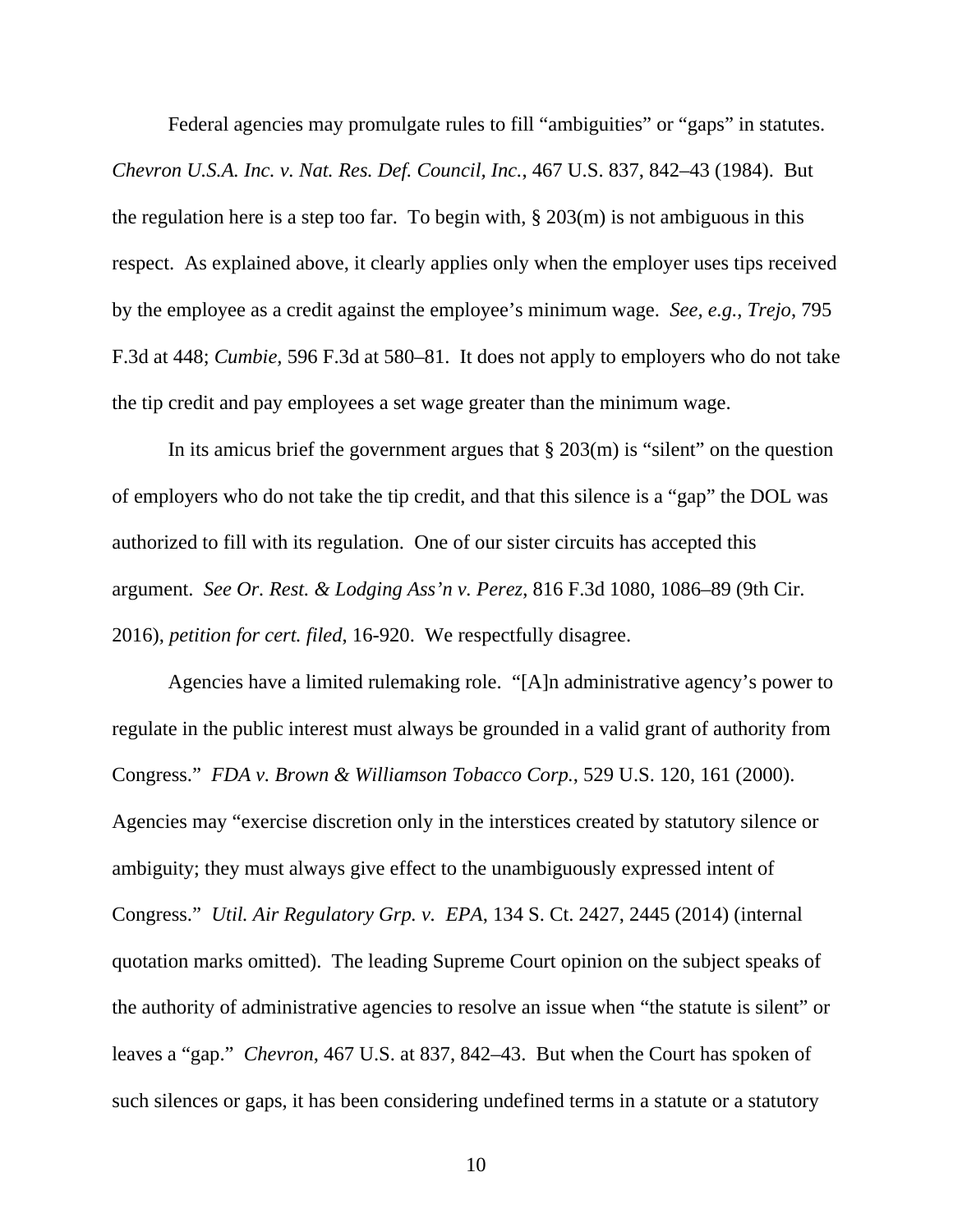directive to perform a specific task without giving detailed instructions.

Three recent opinions by the Court illustrate the point. In *Entergy Corp. v. Riverkeeper, Inc.*, 556 U.S. 208, 212, 217–18 (2009), the issue was the permissibility of an EPA regulation that used cost-benefit analysis to determine whether a polluter complied with the statutory requirement that antipollution standards reflect the "best technology available" (BTA). The statute was silent regarding whether cost-benefit analysis could be used to determine whether the BTA test was satisfied. But it was also silent "with respect to all potentially relevant factors." *Id*. at 222. In the Court's view, "it [was] eminently reasonable to conclude that [the statute's] silence [was] meant to convey nothing more than a refusal to tie the agency's hands as to whether cost-benefit analysis should be used, and if so to what degree." *Id.* The EPA regulation needed to set forth some factors to determine whether the statute's BTA test was satisfied, and statutory silence on what those factors should be left this aspect of the definition of BTA to the EPA.

In *EPA v. EME Homer City Generation, L.P.*, "[t]he statute require[d] States to eliminate those 'amounts' of pollution that 'contribute significantly to non-attainment' in downwind States." 134 S. Ct. 1584, 1603–05 (2014) (quoting 42 U.S.C.  $\S 7410(a)(2)(D)(i)$ . But the statute did not say how the EPA should apportion responsibility when multiple upwind States contributed to the nonattainment. The Court wrote: "[W]e read Congress' silence [which the Court described as a "statutory gap"] as a delegation of authority to EPA to select from among reasonable options." *Id.* at 1604 & n.18. The agency was given a specific task to perform but there were gaps in the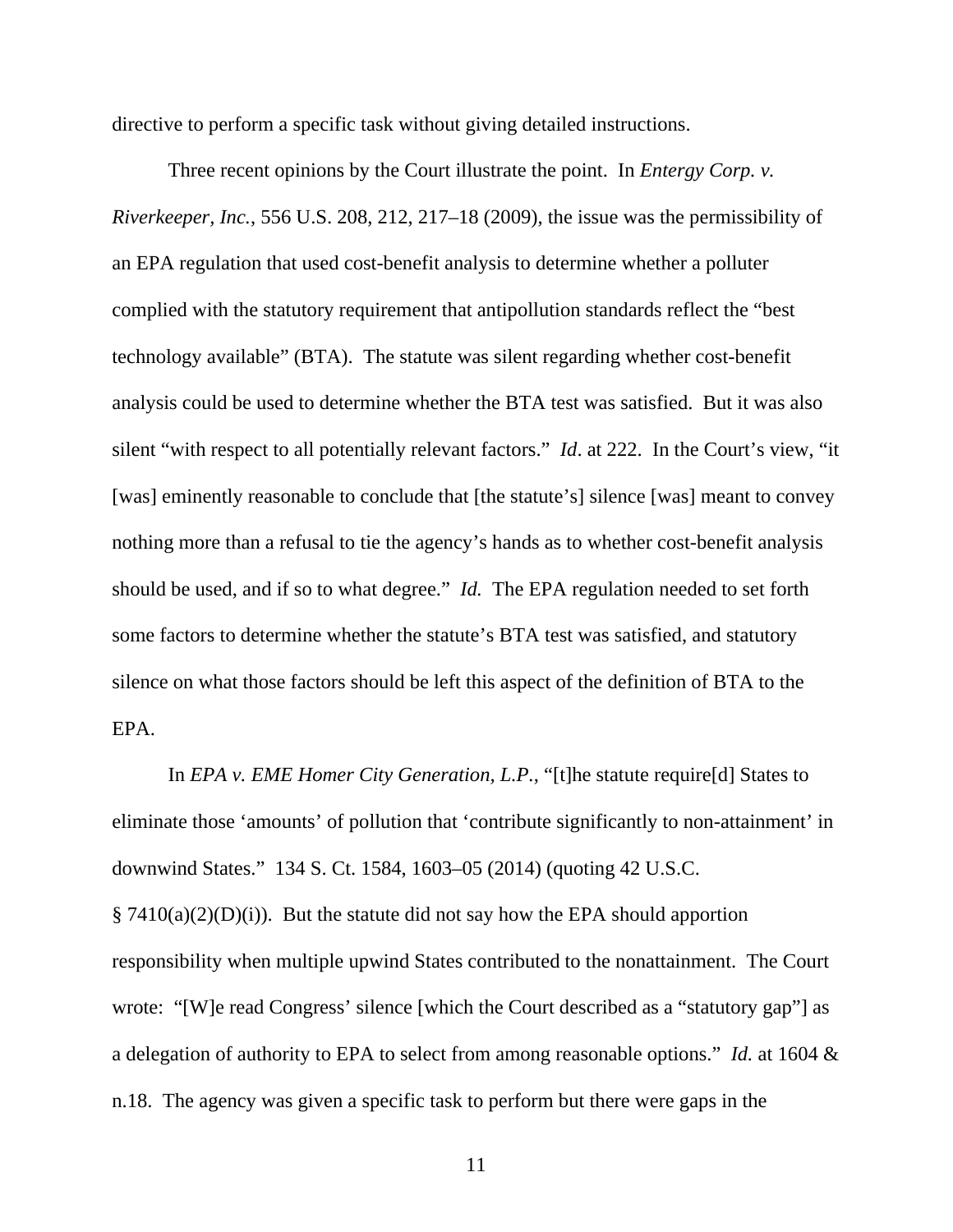instructions regarding how to perform it.

Similarly, in *Cuozzo Speed Tech., LLC v. Lee*, 136 S. Ct. 2131, 2136 (2016), a patent holder challenged a regulation promulgated by the U.S. Patent and Trademark Office with respect to "inter partes review," under which a third party can request the Patent Office to reexamine a patent that has already been issued. The regulation required the Patent Office to construe such third-party claims as broadly as reasonably possible. *See id.* A unanimous Court recognized that "[t]he statute contains . . . a gap. No statutory provision unambiguously directs the agency to use one standard [to review claims] or the other." *Id*. at 2142. But a statutory provision granted the Patent Office the authority to issue "'regulations . . . establishing and governing inter partes review.'" *Id.*  (quoting 35 U.S.C.  $\S 316(a)(4)$ ). Again, the agency was given a specific statutory duty but there were gaps in the instructions on how to perform it. *See also Mourning v. Family Publ'ns Serv., Inc*., 411 U.S. 356, 361–62 (1973) (Truth in Lending Act explicitly gave Federal Reserve Board very broad powers to "prescribe regulations to carry out the purposes" of the Act).

In this case there is no such gap or silence with respect to a specific task assigned the DOL. The government does not point to any statutory language directing the DOL to regulate the ownership of tips when the employer is not taking the tip credit. The government relies instead on the *absence* of any statutory directive to the contrary. But as stated by the en banc D.C. Circuit, "Were courts to *presume* a delegation of power absent an express *withholding* of such power, agencies would enjoy virtually limitless hegemony, a result plainly out of keeping with *Chevron* and quite likely with the